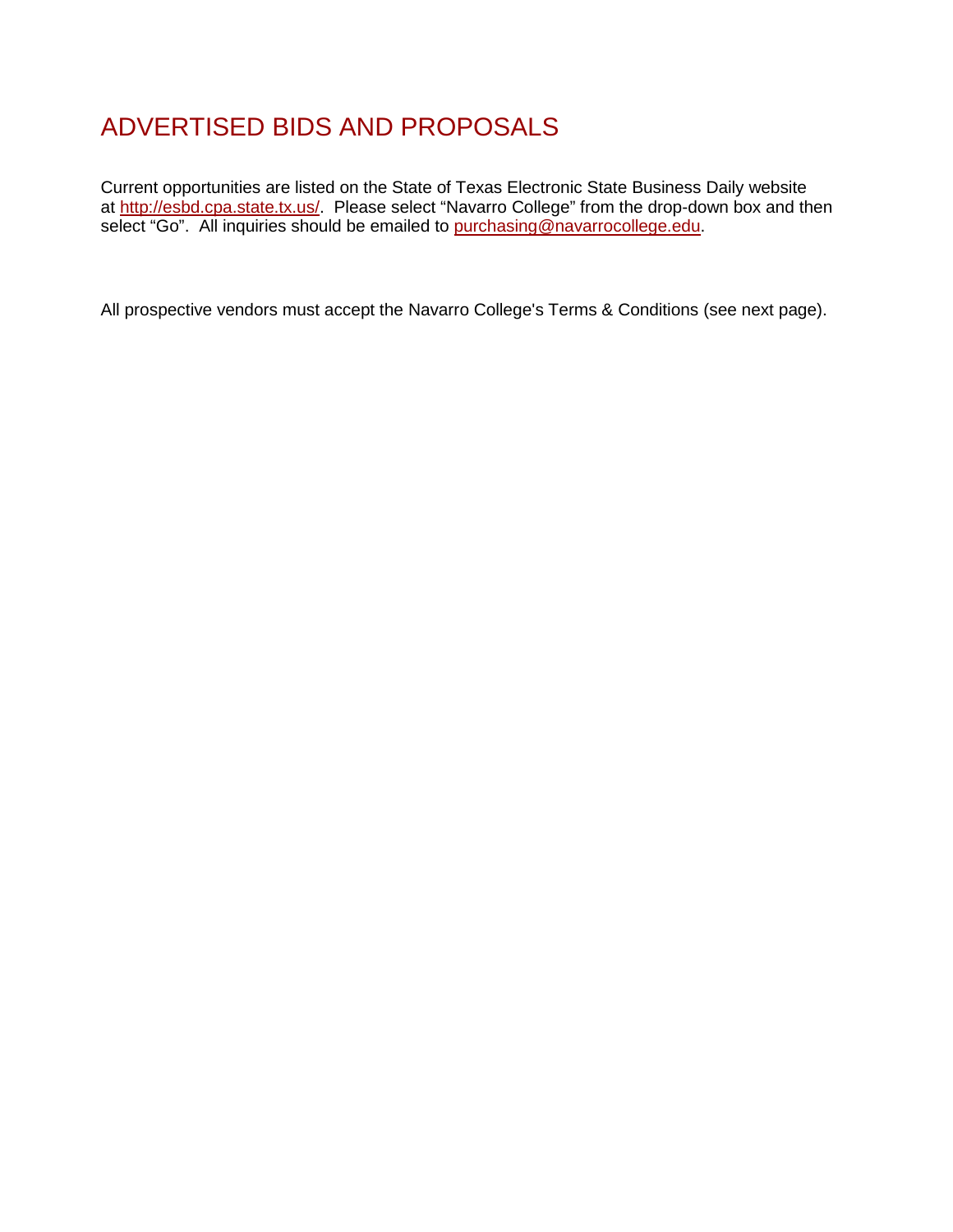

#### **NAVARRO COLLEGE TERMS AND GENERAL CONDITIONS OF INVITATION FOR QUOTATION OR BID** (Rev. 9/13/07)

#### **1. SHIPMENT**

All items F.O.B. Navarro College, Campus as designated (Corsicana, Waxahachie, Midlothian, or Mexia), Texas. All articles shall be snug-packed in standard commercial containers so constructed as to give adequate protection to their contents from the normal hazards of transportation and insure acceptance by common or other carriers for safe transportation. Each shipping container must be plainly marked with a brief description of the contents and purchase order number.

#### **2. SPECIFICATIONS**

#### **A. Brand Names**

Any reference in the inquiry to manufacturer's brand names is intended to be descriptive, but not restrictive, and is for the sole purpose of indicating to prospective bidders articles that will be satisfactory, unless the item is shown to be "No Substitute".

#### **B. Samples**

When a sample is not called for by the invitation to bid, strict compliance with the specifications will be required under the contract. Where submission of samples is required by the invitation to bid the articles delivered under the contract shall comply with the specifications, and unless the bidder indicates, must also conform to, or equal, the sample submitted. Samples will be returned to the bidder on request, freight prepaid. Final judgment as to quality will be made by authorized personnel at Navarro College.

#### **3. AWARDS BASED ON DELIVERY TIME**

Where the invitation to bid provides that time of delivery shall be of the essence in making awards, the following shall apply. Except as otherwise stated in bid, it shall be understood that the bidder offers to deliver from stock on hand or available to the bidder in time or permit delivery within the specified time. For any supplies delivered after the specified time and accepted, the price payable to the vendor will be bid price or current market price, whichever is lower.

#### **4. AWARD**

The right is reserved by Navarro College to reject any or all bids and to waive any minor informality or irregularity in bids unless qualified by specific limitation of the bidder. Navarro College may accept any item or group of items of any bid unless qualified by specific limitation of the bidder. Unless otherwise provided in the invitation, bids may not be submitted for any quantities less than those specified, and Navarro College reserves the right to make an award on any item for a quantity less than the quantity bid upon at the unit price offered unless the bidder specifies otherwise in his bid. The contract shall be awarded to that responsible bidder whose bid, conforming to the inquiry, will be most advantageous to Navarro College, price and other factors considered. An award that is mailed (or otherwise furnished) to the successful bidder, within the time for acceptance specified in the bid, results in a binding contract without further action by either party.

#### **5. DISCOUNTS**

Discounts will be computed from date of receipt and acceptance of material or on date of receipt of acceptable invoice, whichever is later.

#### **6. PRICES**

Unit price for each unit bid shall be shown. In each case, total amount shall be inserted in the amount column. All prices given automatically become valid for 60 days unless otherwise noted.

#### **7. DELIVERY TIME**

When not otherwise specified, bidder must definitely state time of proposed delivery.

## **8. COMPUTATION OF TIME OF DELIVERY**

Time of delivery, if stated as number of days, will include Saturdays, Sundays, and Holidays.